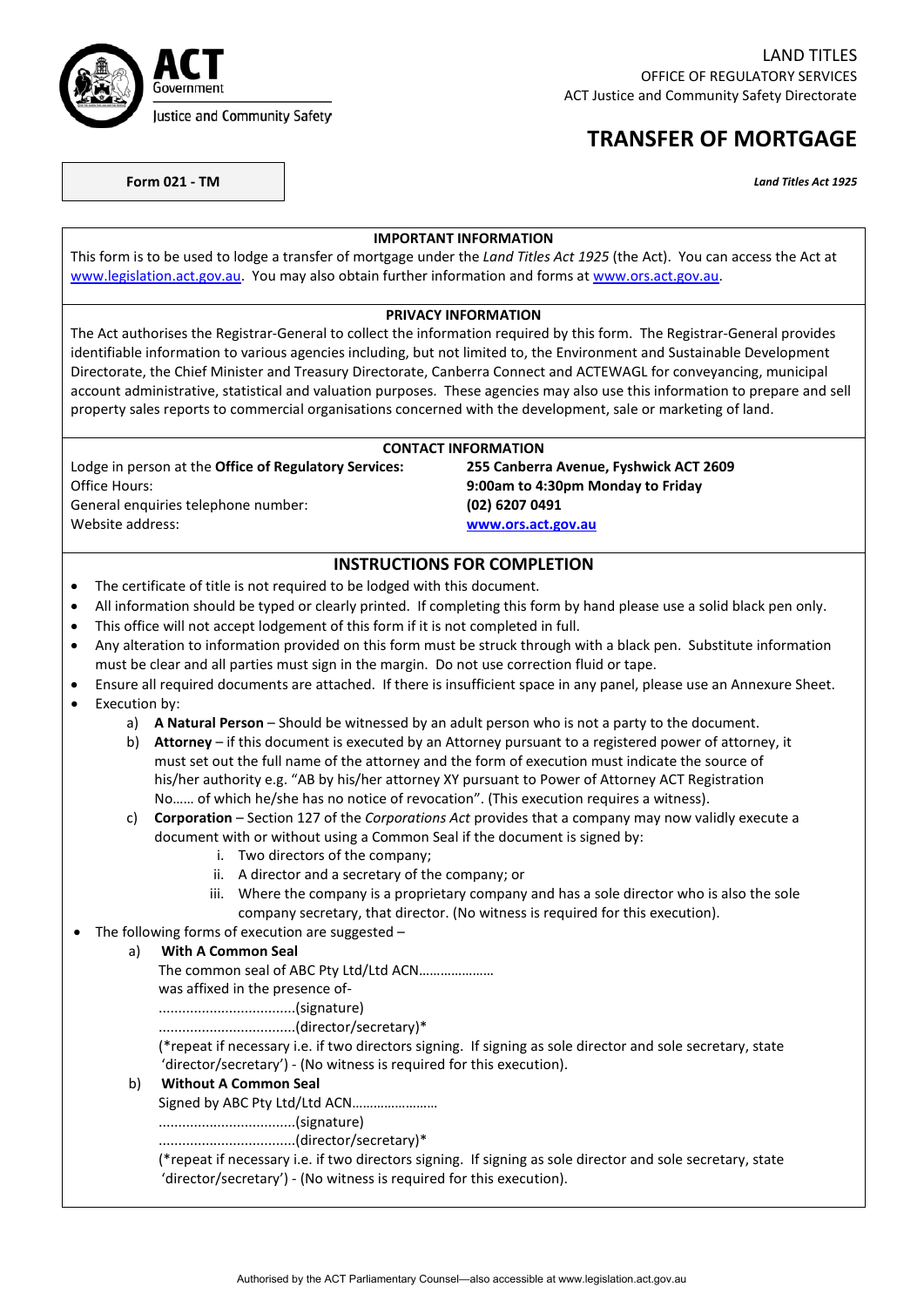

## **TRANSFER OF MORTGAGE**

Land Titles Act 1925

**LODGING PARTY DETAILS Name Postal Address Contact Telephone Number Contact Telephone Number** 

| <b>TITLE AND LAND DETAILS</b> |                          |                |              |      |  |
|-------------------------------|--------------------------|----------------|--------------|------|--|
| <b>Volume &amp; Folio</b>     | <b>District/Division</b> | <b>Section</b> | <b>Block</b> | Unit |  |
|                               |                          |                |              |      |  |

| <b>REGISTERED MORTGAGE NUMBER</b> (Associated Dealing Number) | <b>ESTATE OR INTEREST TRANSFERRED</b> (whole or state share) |
|---------------------------------------------------------------|--------------------------------------------------------------|
|                                                               |                                                              |

**FULL NAME and ADDRESS OF REGISTERED PROPRIETOR/S –** (Surname Last)(ACN required for all companies)

**TRANSFEROR/S – SELLER/S** (Surname Last) (ACN required for all companies)

| TRANSFEREE/S - BUYER/S (Surname Last) (ACN required for all<br>companies) | <b>FULL POSTAL ADDRESS</b> including postcode (after Transfer) |  |
|---------------------------------------------------------------------------|----------------------------------------------------------------|--|
|                                                                           |                                                                |  |

**FORM OF TENANCY** (only complete if more than one Mortgagee)

#### **SETTLEMENT DATE**

Approved form AF2013–72 approved by Josh Rynehart, Deputy Registrar-General on 21/06/2013 under section 140 of the *Land Titles Act 1925* (approved forms) This form revokes AF2012-24